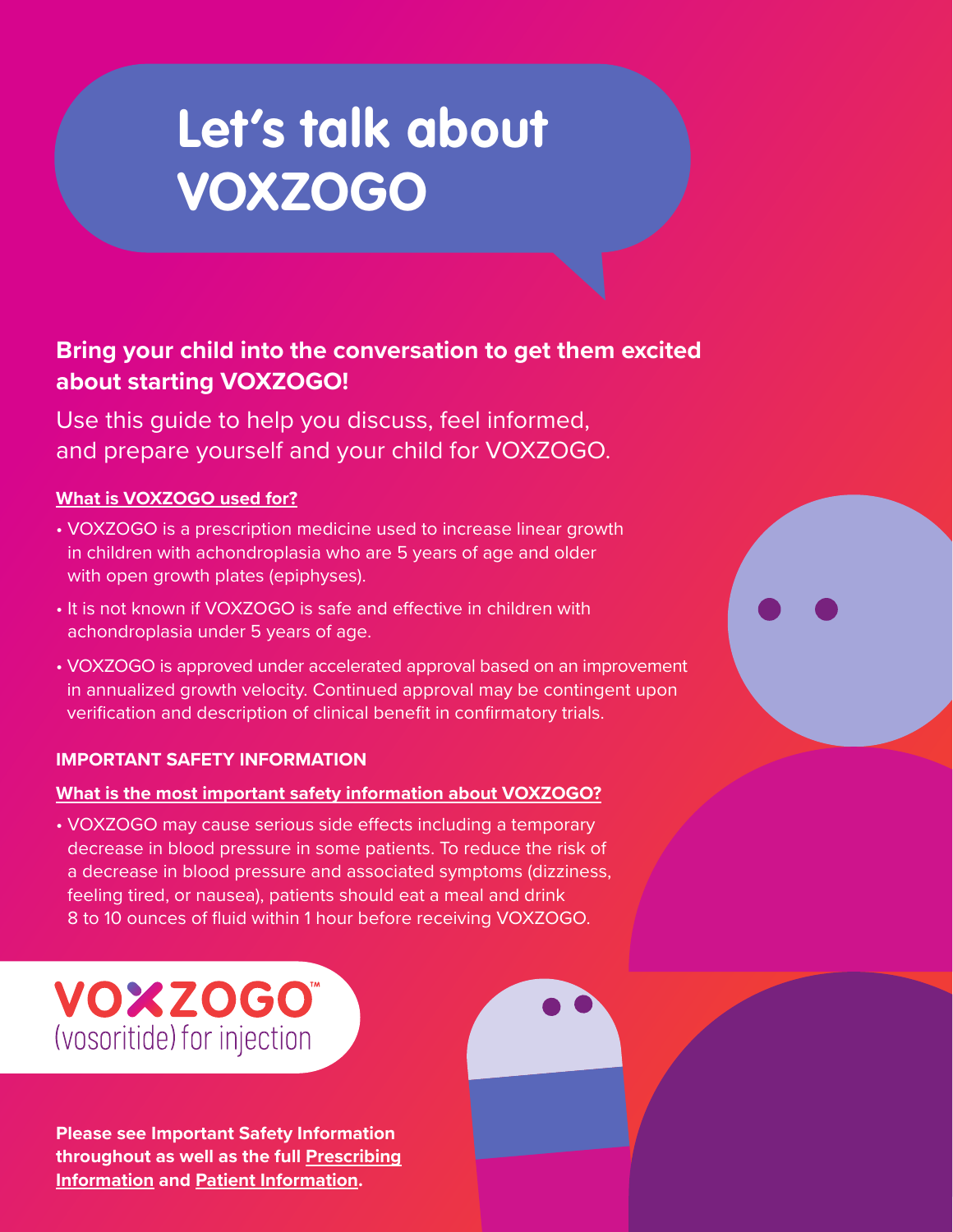# **You're the expert on your child—you know what they need**



# **Take your time.**

Explain the process so that your child understands what they can expect along the way. Let them know they may feel a little pinch during the injection. Use words like "pressure" or "poke" instead of "pain" or "shot."

### **Engage your family.**

Having siblings, especially older ones, or other family members around during the process can help your child feel confident.

### **Listen.**

Pay close attention to your child's thoughts and feelings about starting treatment. It will give you valuable information and help them feel part of the process.

# **What should you talk about?**

Every child is different and will have different questions about VOXZOGO<sup>"</sup> (vosoritide) **for injection. Consider starting with:**



### **What are the most common side effects of VOXZOGO?**

• The most common side effects of VOXZOGO include injection site reactions (including redness, itching, swelling, bruising, rash, hives, and injection site pain), vomiting, joint pain, decreased blood pressure, and stomach ache. These are not all the possible side effects of VOXZOGO. Ask your healthcare provider for medical advice about side effects, and about any side effects that bother the patient or that do not go away.

**Please see Important Safety Information throughout as well as the full Prescribing Information and Patient Information.** 

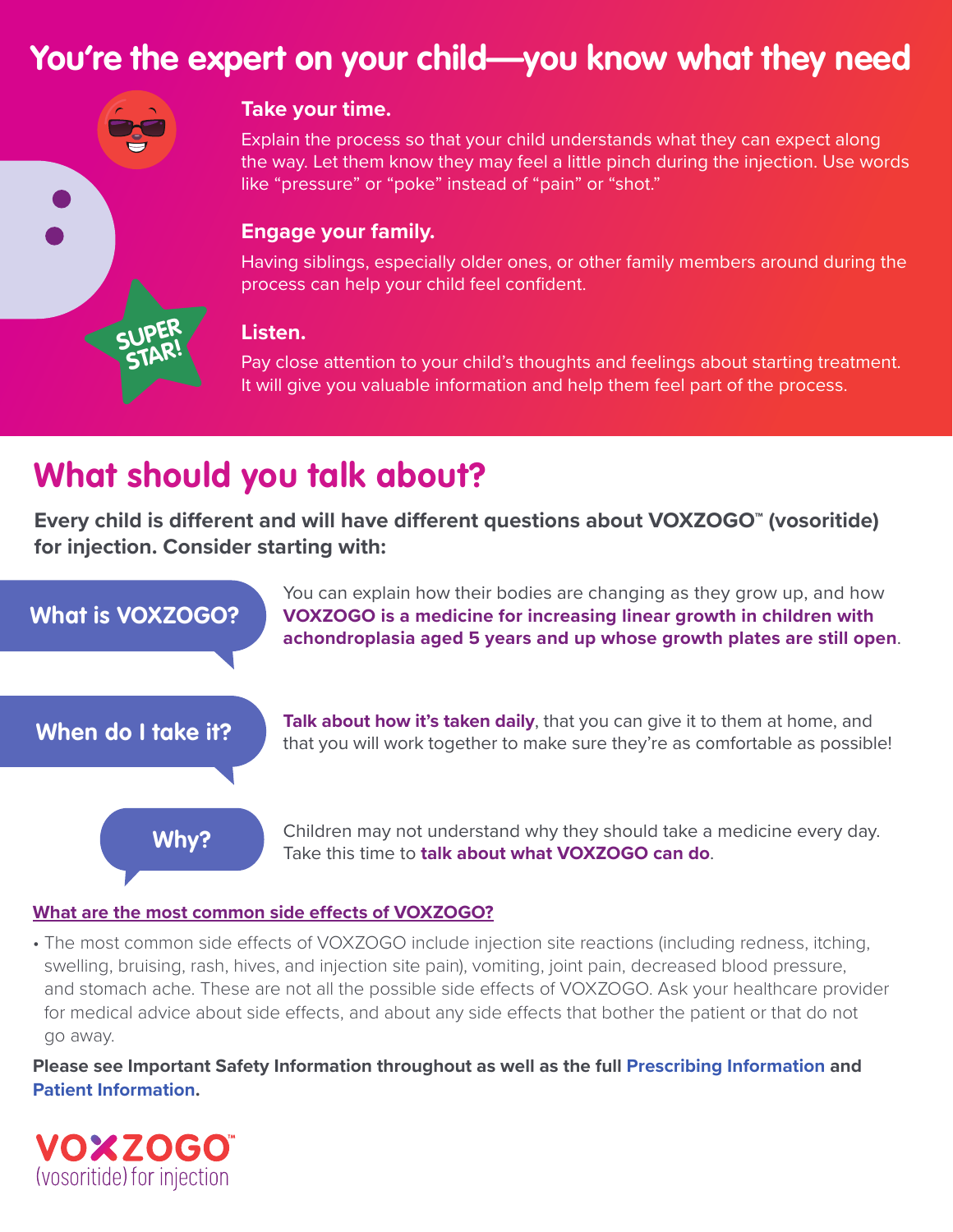# **Once you start VOXZOGO...**

# **Here are some things you can do to support your child:**

Be prepared with your child's favorite toy, blanket, movie, or TV show to **comfort them and help them focus** on something pleasant when giving the injection.

Talk to them reassuringly. Staying upbeat and relaxed can help ease some of their fear or nerves.

Celebrate every day that they take the injection with **praise, hugs, or high fives** for their bravery, and reinforce why it's important to take it daily.

Use your injection tracker and **let them pick out a sticker** to place on the calendar to reinforce the importance of taking VOXZOGO™ (vosoritide) every day!

Your child's healthcare provider will show you how to administer VOXZOGO before you use it for the first time. Make sure you read the Instructions for Use before you use VOXZOGO. Always follow instructions provided by your child's healthcare team and talk to your healthcare provider if you have any questions about how to inject VOXZOGO the correct way.

# **Remember to check in**

# **Create a positive environment for your child**

to feel comfortable sharing their thoughts and feelings about VOXZOGO. It's important to know how they feel so you can work together on what's right for your family.

# **Encourage them to keep a journal or diary**

to keep track of how they're feeling and so they can watch their progress!

# **How is VOXZOGO taken?**

• VOXZOGO is taken daily as an injection given under the skin, administered by a caregiver after a healthcare provider determines the caregiver is able to administer VOXZOGO. Do not try to inject VOXZOGO until you have been shown the right way by your healthcare provider. VOXZOGO is supplied with Instructions for Use that describe the steps for preparing, injecting, and disposing VOXZOGO. Caregivers should review the Instructions for Use for guidance and any time they receive a refill of VOXZOGO in case any changes have been made.

**Please see Important Safety Information throughout as as well as the full Prescribing Information and Patient Information.**